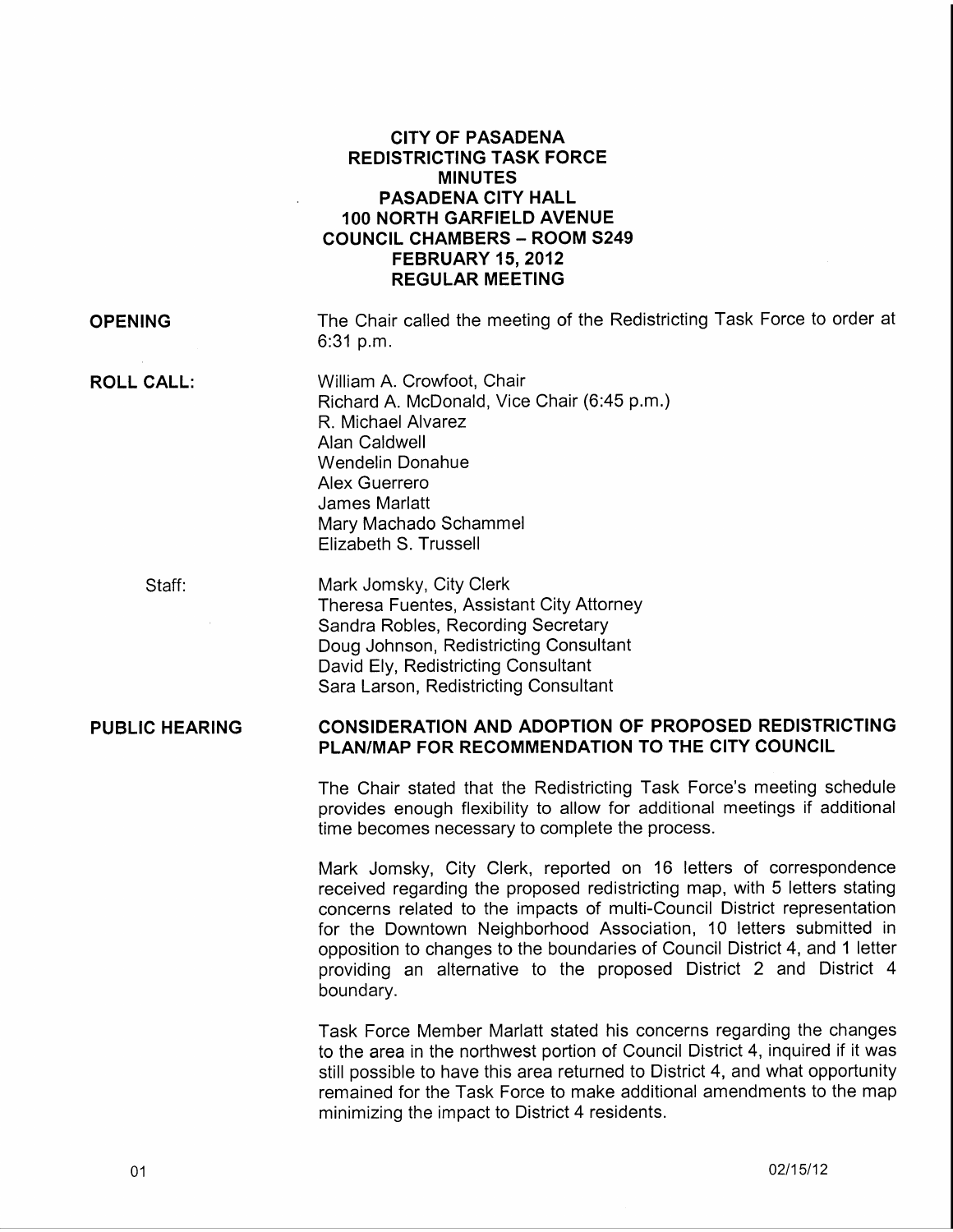David Ely, Redistricting Consultant, provided a PowerPoint presentation, of the proposed recommended map with populous information of all the Council Districts, including statistical deviations, and responded to questions.

The following individuals provided comments, stated concerns, and/or provided input to the Task Force on the proposed redistricting map/plan and the Consultant's presentation:

Fried Wilson, Pasadena Resident, stated his concern regarding the Central District being split between four Council Districts and the lack of green space in the Central District.

David Gevorkyan, Armenian National Committee, provided a PowerPoint presentation and spoke in support and reference to a recently submitted and proposed redistricting map by the Armenian National Committee, submitted as part of the record for the February 15, 2012 meeting.

Shoghig Yepremian, Armenian National Committee, spoke in support of the Armenian National Committee's proposed redistricting map.

Shant Gourdikian, Armenian National Committee, spoke in support of the Armenian National Committee's proposed redistricting map.

Diane Ricard, Pasadena resident, stated her support for the Downtown Neighborhood Association's request for consideration of single Council District representation for the Association.

Voao Huang-Analleto, Pasadena resident, pointed to the lack of parks in the Central District as an illustration as to why the Downtown Neighborhood Association would be better served with single Council District representation for the Association.

The following individuals submitted written comments (Public Speaker Cards) in support of the Armenian National Committee's proposed redistricting map:

Danny Donabedian, Armenian National Committee Aram A. Ashdjian, Armenian National Committee Shashe Bezdjian, Armenian National Committee Vatche Derdenian, Armenian National Committee Shahe Jierian, Armenian National Committee

Member Guerrero stated his concerns regarding further changes to the boundary of District 2, where more inclusion of the southern commercial area and removal of the northern residential area might impact the overall dynamics and characteristics of District 2.